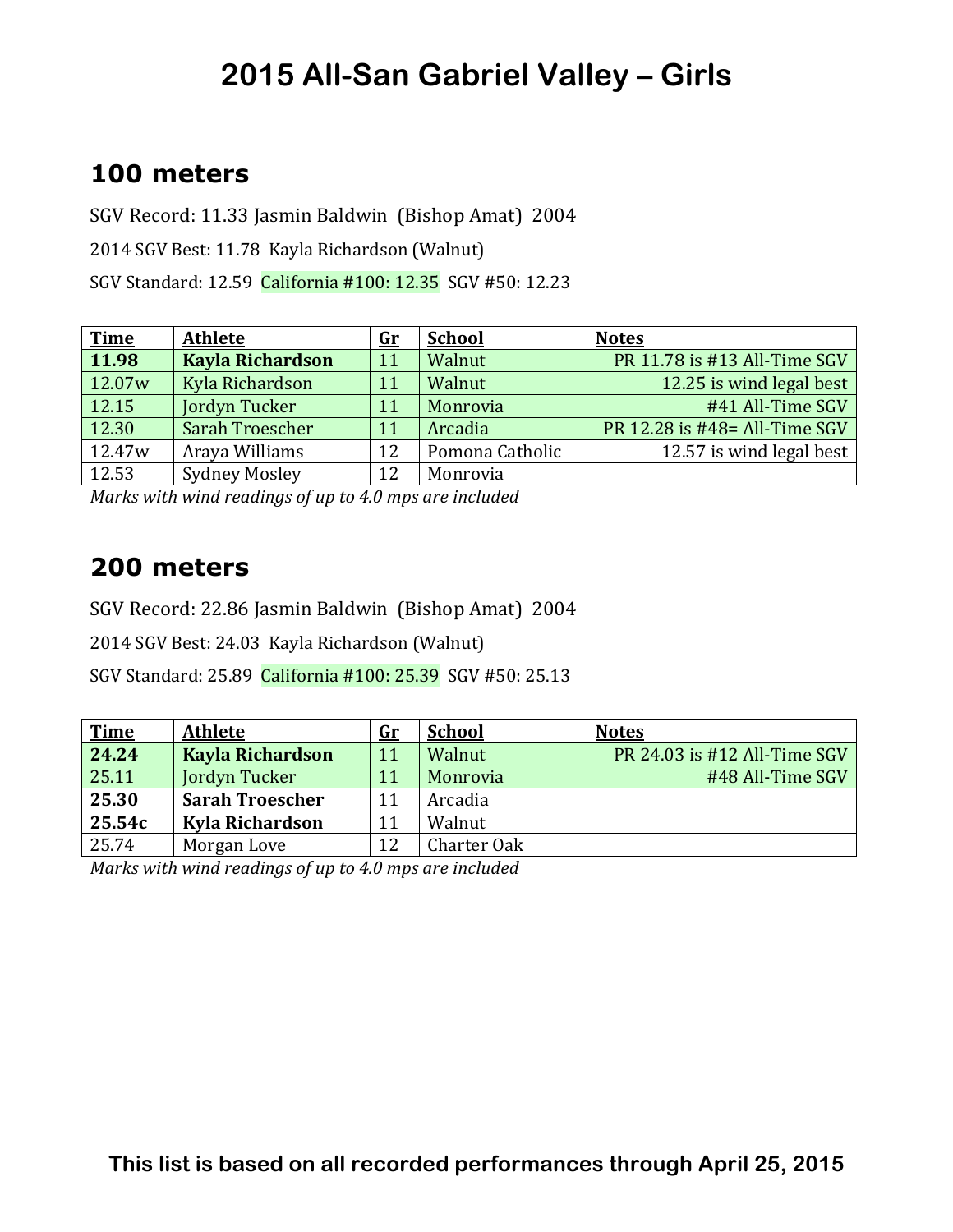### **400 meters**

SGV Record: 51.91 Mable Ferguson (Ganesha) 1972

2014 SGV Best: 57.07 Claire Kieffer-Wright

SGV Standard: 59.18 California #100: 58.01 SGV #50: 57.92

| <b>Time</b> | <b>Athlete</b>           | <u>Gr</u> | <b>School</b>    | <b>Notes</b>                 |
|-------------|--------------------------|-----------|------------------|------------------------------|
| 56.53       | Kayla Richardson         | 11        | Walnut           | #20 All-Time SGV             |
| 56.91       | Lauren Buehner           | 09        | Arcadia          | #28 All-Time SGV             |
| 57.51       | <b>Brittney Duquette</b> | 12        | <b>Claremont</b> | #42 All-Time SGV             |
| 58.01       | Rebecca Troescher        | 09        | Arcadia          |                              |
| 58.03       | <b>Rachel Wiggins</b>    | 12        | Arcadia          |                              |
| 58.74c      | Morgan Love              | 12        | Charter Oak      | PR 57.24 is #35 All-Time SGV |

#### **800 meters**

SGV Record: 2:08.18 Michelle Taylor (Ganesha) 1982

2014 SGV Best: 2:11.64 Annie Boos (Claremont)

SGV Standard: 2.19.88 California #100: 2.17.14 SGV #50: Only 42 below CA 100

| <b>Time</b> | <b>Athlete</b>          | <u>Gr</u> | <b>School</b>      | <b>Notes</b>                  |
|-------------|-------------------------|-----------|--------------------|-------------------------------|
| 2:14.65     | <b>Jessica Gallardo</b> | 11        | <b>Bishop Amat</b> | #16 All-Time SGV              |
| 2:14.79     | <b>Annie Boos</b>       | 10        | Claremont          | PR 2:11.64 is #4 All-Time SGV |
| 2:16.73     | Sydney Tullai           | 11        | Avala              |                               |
|             |                         |           |                    |                               |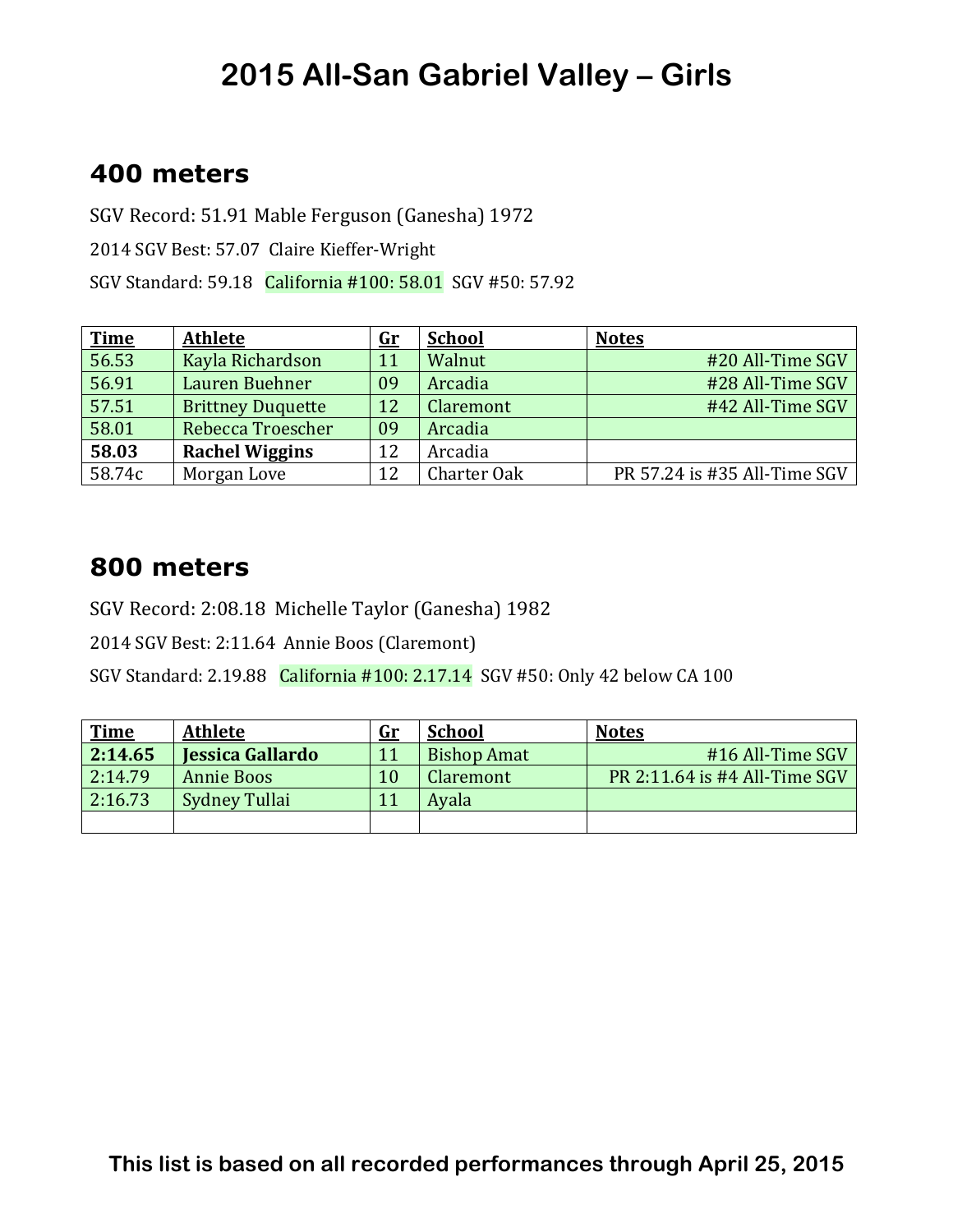#### **1600 meters**

SGV Record: 4:43.72 Annie Ebiner (St. Lucy's) 1996

2014 SGV Best: 4:54.13 Veronica Yamane (Arcadia)

SGV Standard: 5:11.21 California #100: 5:05.11 SGV #50: Only 24 Below CA 100

| <b>Time</b> | <b>Athlete</b>             | <u>Gr</u> | <b>School</b>      | <b>Notes</b>                   |
|-------------|----------------------------|-----------|--------------------|--------------------------------|
| 5:00.36     | <b>Jessica Gallardo</b>    | 11        | <b>Bishop Amat</b> | SR? & #13 All-Time SGV         |
| 5:00.96     | <b>Trinity Ruelas</b>      | 10        | San Dimas          | SR & #15 All-Time SGV          |
| 5:04.41     | <b>Stephanie Cortez</b>    | 12        | California         | SR & #25 All-Time SGV          |
| 5:05.29     | Ally Palomino              | 10        | <b>Bishop Amat</b> |                                |
| 5:07.37     | Sydney Tullai              | 11        | Ayala              |                                |
| 5:07.71     | <b>Demi Marine</b>         | 11        | Covina             | <b>School Record</b>           |
| 5:07.80     | <b>Rochelle Viramontes</b> | 10        | Whittier           | <b>School Record</b>           |
| 5:08.35     | <b>Brenda Dorantes</b>     | 11        | Whittier           |                                |
| 5:08.82     | <b>Holly Lung</b>          | 10        | Arcadia            |                                |
| 5:09.92     | <b>Emily Hubert</b>        | 12        | <b>Bishop Amat</b> | PR 5:01.45 is #14 All-Time SGV |

#### **3200 meters**

SGV Record: 10.16.41 Karen Hecox (South Hills) 1988

2014 SGV Best: 10:45.17 Veronica Yamane (Arcadia)

SGV Standard: 11:18.89 California #100: 11:05.58 SGV #50: Only 26 Below CA 100

| <b>Time</b> | <b>Athlete</b>        | <u>Gr</u> | <b>School</b>      | <b>Notes</b>          |
|-------------|-----------------------|-----------|--------------------|-----------------------|
| 10:47.27    | <b>Trinity Ruelas</b> | 10        | San Dimas          | SR & #16 All-Time SGV |
| 10:49.94    | <b>Ally Palomino</b>  | 10        | <b>Bishop Amat</b> | #17 All-Time SGV      |
| 10:56.98    | <b>Sydney Tullai</b>  | 11        | Ayala              |                       |
| 11:12.71    | Olivia Harrigan       | 12        | San Marino         |                       |
| 11:16.41    | <b>Kelsey Creese</b>  | 11        | <b>Bonita</b>      |                       |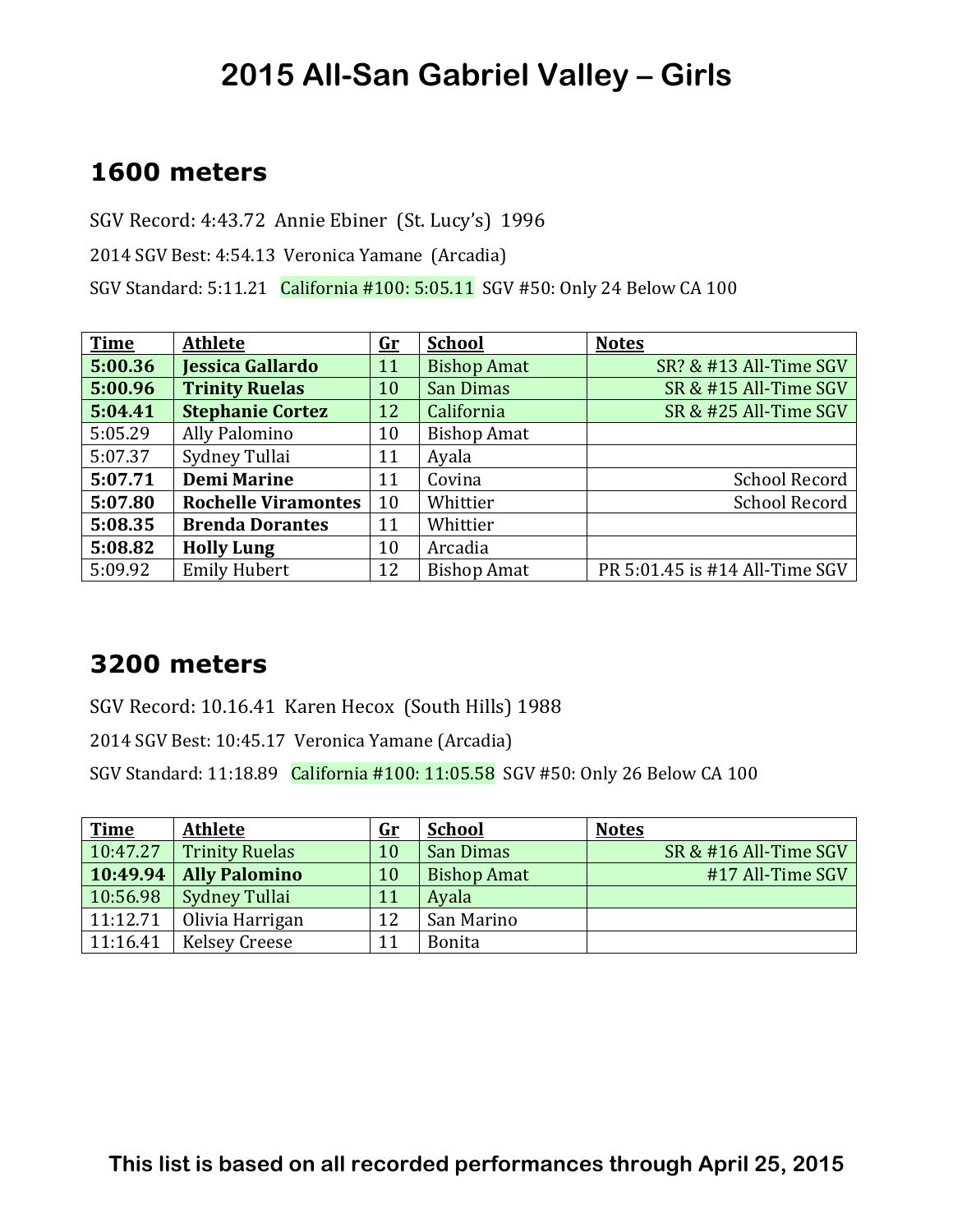## **100 meter Hurdles**

SGV Record: 13.54 Kori Carter (Claremont) 2010

2014 SGV Best: 13.88 Sydney Mosley

SGV Standard: 15.79 California #100: 15.49 SGV #50: 15.25

| <b>Time</b> | <b>Athlete</b>        | $\mathbf{G}\mathbf{r}$ | <b>School</b>  | <b>Notes</b>                   |
|-------------|-----------------------|------------------------|----------------|--------------------------------|
| 13.73w      | <b>Sydney Mosley</b>  | 12                     | Monrovia       | Legal 13.85 is #4 All-Time SGV |
| 15.03       | <b>Tammy Vien</b>     | 11                     | Rosemead       | SR & #40 All-Time SGV          |
| 15.38       | Helen Tade            | 12                     | Gabielino      | <b>School Record</b>           |
| 15.44       | <b>Baileigh Akins</b> | 11                     | Monrovia       | PR 15.25 is #50 = All-Time SGV |
| 15.46       | Nina Acebo            | 12                     | South Pasadena | PR 14.80 is #28= All-Time SGV  |
| 15.62       | Micah Fulton          | 09                     | Monrovia       |                                |
| 15.65       | <b>Keeya Cotlage</b>  | 12                     | Muir           |                                |

*Marks with wind readings of up to 4.0 mps are included* 

#### **300 meter Hurdles**

SGV Record: 40.26 Janeen Vickers (Pomona) 1987

2014 SGV Best: 44.03 Britney Mitchell (Pomona)

SGV Standard:  $46.77$  California  $\#100:45.86$  SGV  $\#50:$  Only 46 below CA 100

| <b>Time</b> | <b>Athlete</b>       | <u>Gr</u> | <b>School</b>  | <b>Notes</b>          |
|-------------|----------------------|-----------|----------------|-----------------------|
| 44.39       | <b>Malia Avila</b>   | 11        | Walnut         | #19 All-Time SGV      |
| 44.61       | <b>India Hines</b>   | 12        | La Salle       | $#23 = All-Time SGV$  |
| 45.31       | <b>Tammy Vien</b>    | 11        | Rosemead       | SR & #37 All-Time SGV |
| 46.33       | <b>Sydney Mosley</b> | 12        | Monrovia       |                       |
| 46.35       | Veronica Smeltzer    | 12        | Glendora       |                       |
| 46.68       | Alexis Mora          | 11        | South Pasadena |                       |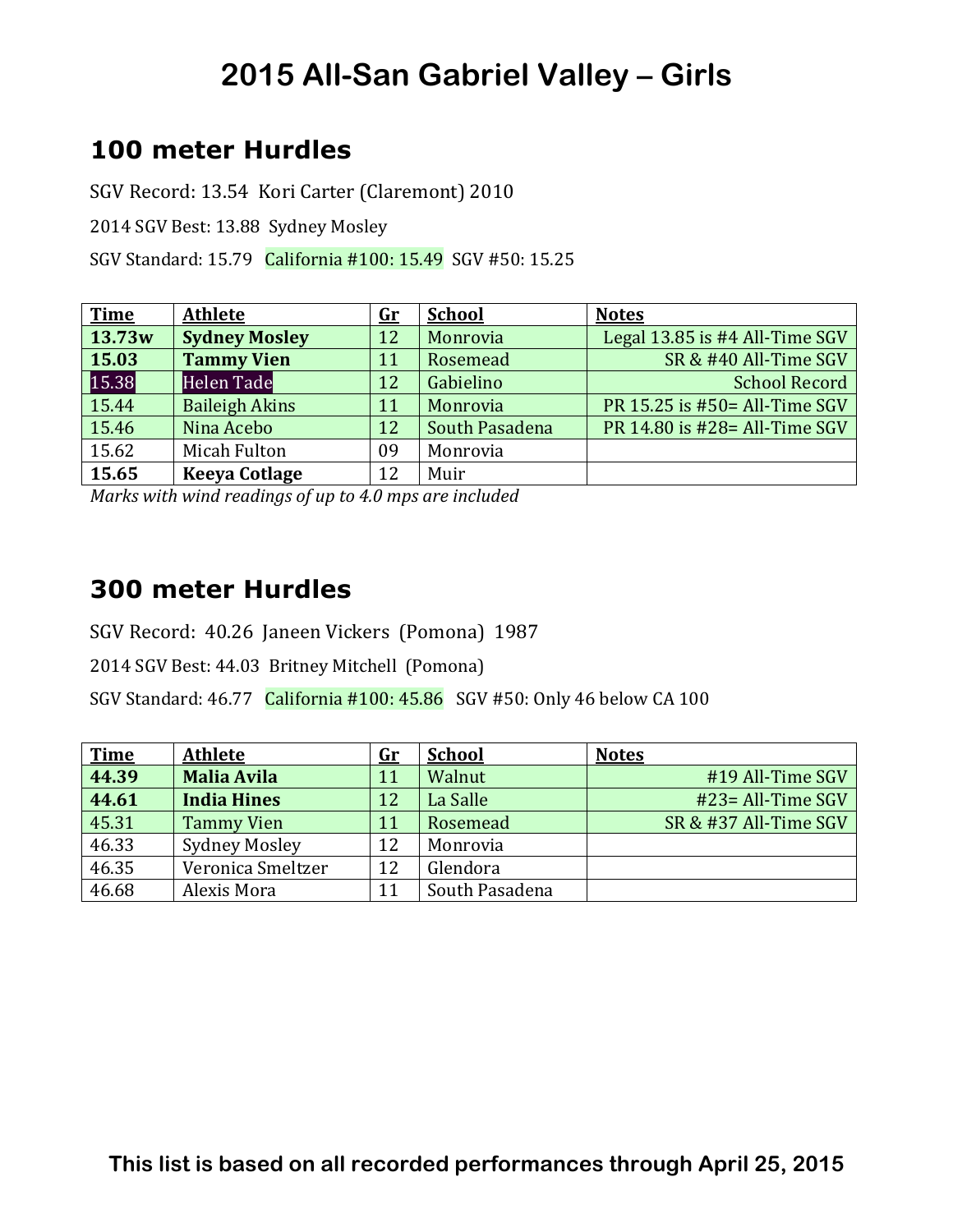## **4 x 100m Relay**

SGV Record: 45.23 Muir 1985

2014 SGV Best: 46.83 Walnut 

SGV Standard: 50.24 California #100: 49.26 SGV #50: 48.44

| $\frac{Time}{46.71}$ | <b>Athlete</b> | $\mathbf{Gr}$ | <b>School</b>      | <b>Notes</b>          |
|----------------------|----------------|---------------|--------------------|-----------------------|
|                      |                |               | <b>Walnut</b>      | SR & #8 All-Time SGV  |
| 46.85                |                |               | <b>Arcadia</b>     | SR & #10 All-Time SGV |
| 48.31                |                |               | Monrovia           |                       |
| 49.83                |                |               | South Pasadena     |                       |
| 50.06                |                |               | Glendora           |                       |
| 50.13                |                |               | <b>Bishop Amat</b> |                       |

### **4 x 400m Relay**

SGV Record: 3:37.69 Muir 1985

2014 SGV Best: 3:51.28 Arcadia 

SGV Standard: 4:06.75 California #100: 4:01.91 SGV #50: 3:59.11

| <u>Time</u> | <b>Athlete</b> | <u>Gr</u> | <b>School</b>      | <b>Notes</b>              |
|-------------|----------------|-----------|--------------------|---------------------------|
| 3:48.90     |                |           | Arcadia            | SR & $\#10=$ All-Time SGV |
| 3:59.45     |                |           | Arcadia - B        |                           |
| 4:02.61     |                |           | <b>Bishop Amat</b> |                           |
|             |                |           |                    |                           |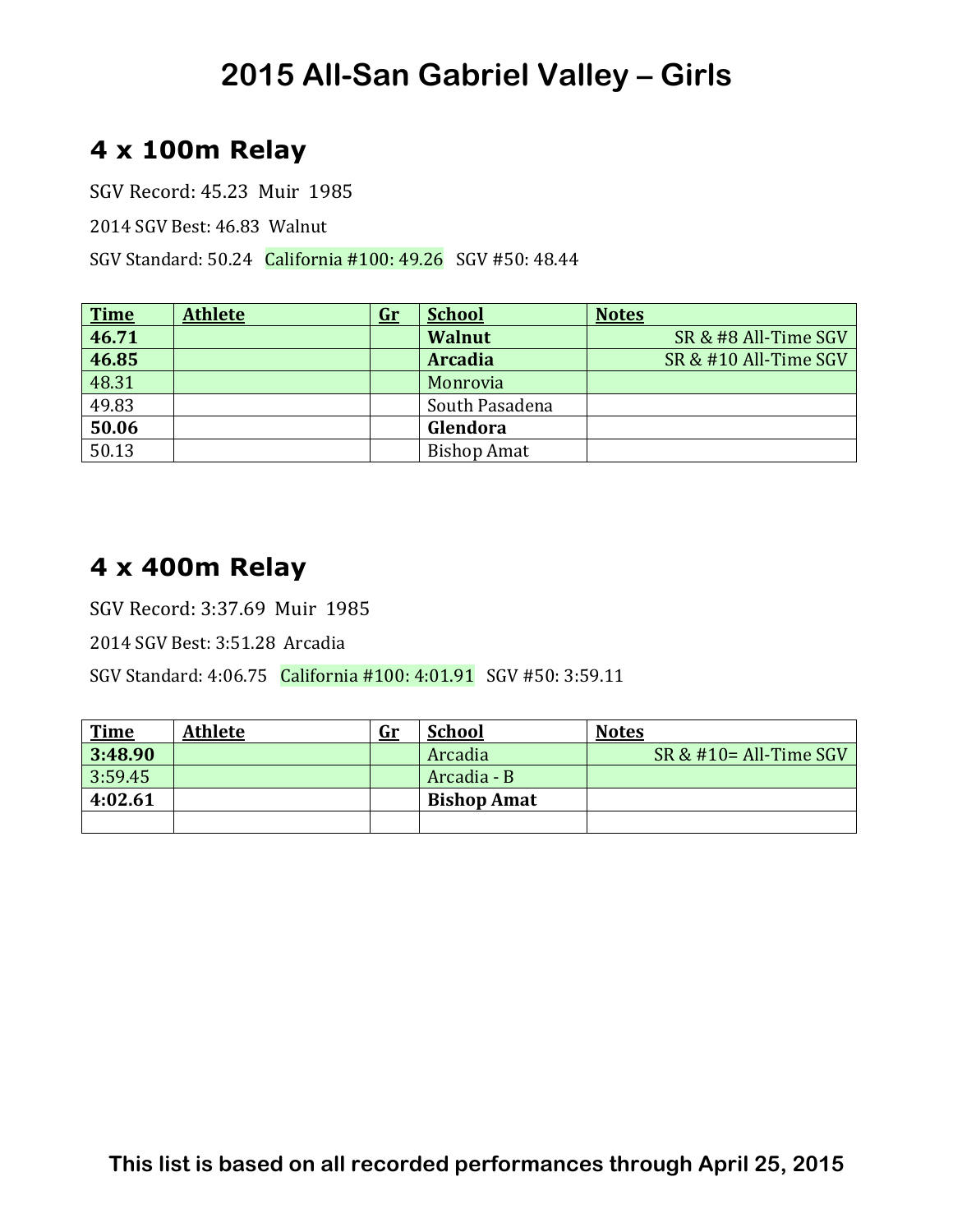## **Shot**

SGV Record: 50-03.50 Lynn Graham (Muir) 1965

2014 SGV Best: 48-10.25 Tierra Adams (Muir)

SGV Standard: 36-10 California #100: 37-07 SGV #50: Only 43 Below CA 100

| <u>Mark</u> | <b>Athlete</b>    | <u>Gr</u> | <b>School</b> | <b>Notes</b> |
|-------------|-------------------|-----------|---------------|--------------|
| 37-01.50    | Jasmine Harris    |           | Muir          |              |
| 37-00       | Crystal Rodriguez | 1 2       | El Rancho     |              |
|             |                   |           |               |              |
|             |                   |           |               |              |

### **Discus**

SGV Record: 163-03 Genessa Guzman (Charter Oak) 2001

2014 SGV Best: 121-10 Jaya Banks

SGV Standard: 117-06 California #100: 119-10 SGV #50: Only 45 below CA 100

| <b>Mark</b> | <b>Athlete</b>     | <u>Gr</u> | <b>School</b> | <b>Notes</b>          |
|-------------|--------------------|-----------|---------------|-----------------------|
| 120-09      | Lauren Anderson    | 12        | California    | SR & #41 All-Time SGV |
| 120-04      | <b>Faith Togai</b> | 12        | Walnut        | #45 All-Time SGV      |
|             |                    |           |               |                       |
|             |                    |           |               |                       |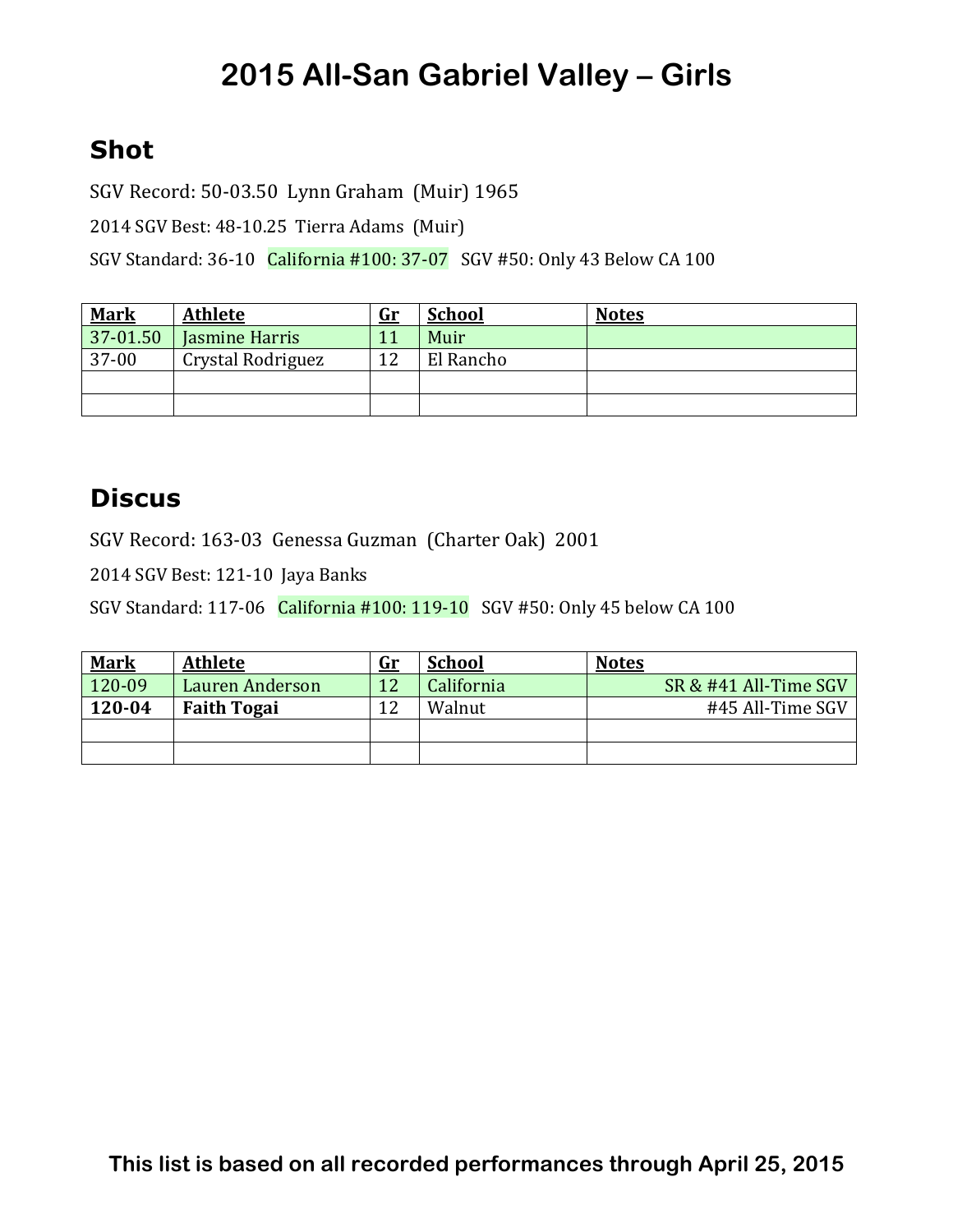## **High Jump**

SGV Record: 6-00 Claire Kieffer Wright (South Pasadena) 2013

2014 SGV Best: 6-00 Claire Kieffer Wright (South Pasadena)

SGV Standard: 5-01 California #100: 5-02 SGV #50: 5-03

| <b>Mark</b> | <b>Athlete</b>         | $G_{r}$ | <b>School</b> | <b>Notes</b>                    |
|-------------|------------------------|---------|---------------|---------------------------------|
| $5 - 07$    | <b>Hannah Nance</b>    | 11      | San Dimas     | $#9 = All-Time SGV$             |
| $5 - 04$    | Kylie Eagon            | 12      | Ayala         |                                 |
| $5 - 04$    | <b>Sydney Pink</b>     | 12      | Glendora      | PR 5-05 is $#18 = All-Time SGV$ |
| $5 - 02$    | Serena Hausman         | 12      | Covina        |                                 |
| $5 - 02$    | Diana Phimpasouk       | 12      | Montebello    |                                 |
| $5 - 01$    | <b>Adriana Ramirez</b> | 12      | West Covina   |                                 |
|             |                        |         |               |                                 |

## **Pole Vault**

SGV Record: 12-07 Laura Chen (Temple City) 2001

2014 SGV Best: 10-08 Noelle Crowley (La Salle)

SGV Standard: 10-03 California #100: 10-06 SGV #50: Only 33 Below CA 100

| <b>Mark</b> | <b>Athlete</b>      | <u>Gr</u> | <b>School</b>      | <b>Notes</b>              |
|-------------|---------------------|-----------|--------------------|---------------------------|
| $11 - 00$   | <b>Karlly Feng</b>  |           | <b>Temple City</b> | $#12 = All-Time SGV$      |
| $10 - 06$   | <b>Cassidy Peng</b> | 12        | <b>Bonita</b>      | $SR$ ? #22 = All-Time SGV |
|             |                     |           |                    |                           |
|             |                     |           |                    |                           |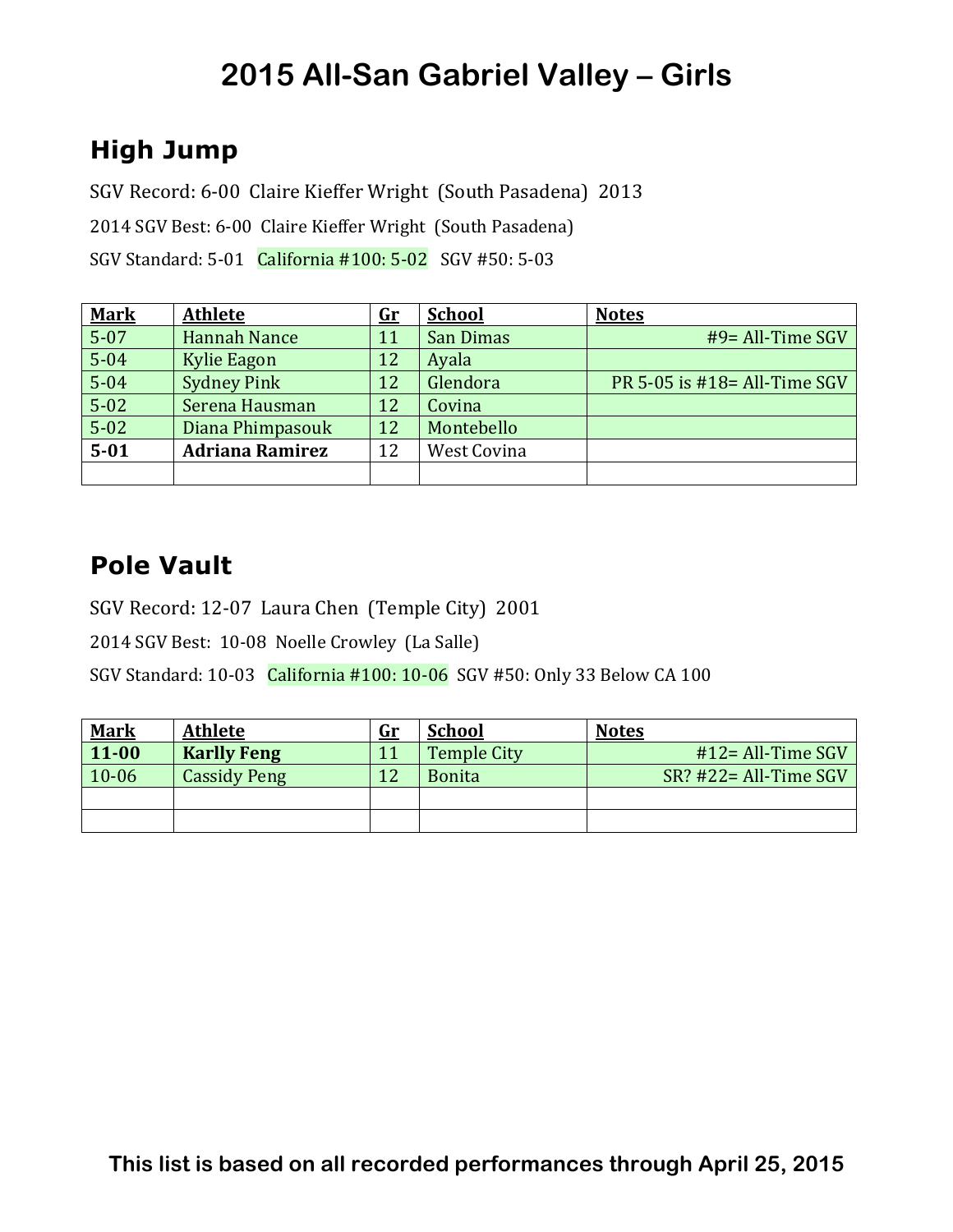## **Long Jump**

SGV Record: 21-06 Juliana Yendork (Walnut) 1990

2014 SGV Best: 18-09.50 Kaniya Bawlson (Alhambra)

SGV Standard: 16-08 California #100: 17-00 SGV #50: 17-07.50

| <b>Mark</b>   | <b>Athlete</b>       | <u>Gr</u> | <b>School</b>  | <b>Notes</b>                    |
|---------------|----------------------|-----------|----------------|---------------------------------|
| $18-10w$      | <b>Kate Kutzer</b>   | 10        | South Pasadena | PR 18-05.50 is #24 All-Time SGV |
| 17-11.50      | <b>Kylie Eagon</b>   | 11        | Ayala          |                                 |
| $17 - 09.5w$  | Jazmin Jackmon       | 12        | South Pasadena | PR 18-03.50 is #29 All-Time SGV |
| 17-08         | <b>Renee Soliman</b> | 11        | Ayala          |                                 |
| 17-07.25      | <b>Kalia</b>         | 10        | Ayala          |                                 |
|               | <b>Phaychanpheng</b> |           |                |                                 |
| 17-05         | <b>Cassidy Peng</b>  | 12        | <b>Bonita</b>  |                                 |
| $17 - 02.75$  | Nina Acebo           | 12        | South Pasadena |                                 |
| $17 - 02$     | <b>Sydney Mosley</b> | 12        | Monrovia       |                                 |
| $16 - 11$     | Jasmine Paulus       | 12        | Arcadia        |                                 |
| $16 - 10.50v$ | <b>Shian Long</b>    | 12        | West Covina    |                                 |
| $16 - 10$     | Micah Fulton         | 09        | Monrovia       |                                 |

*Marks* with wind readings of up to 4.0 mps are included

## **Triple Jump**

SGV Record: 44-00.50 Juliana Yendork (Walnut) 1991

2014 SGV Best: 37-01 Catalina Lee (Alhambra)

SGV Standard: 34-10 California #100: 35-06 SGV #50: 36-06

| <b>Mark</b> | <b>Athlete</b>          | <u>Gr</u> | <b>School</b> | <b>Notes</b>                   |
|-------------|-------------------------|-----------|---------------|--------------------------------|
| 38-04       | <b>Micah Fulton</b>     | 09        | Monrovia      | SR & #17 All-Time SGV          |
| 36-09.75    | <b>India Hines</b>      | 12        | La Salle      | #41 All-Time SGV               |
| $36 - 02$   | <b>Jasmyne Crawford</b> | 11        | California    |                                |
| 35-08       | <b>Cassidy Peng</b>     | 12        | <b>Bonita</b> | PR 36-07 is #45 = All-Time SGV |
| $35 - 01$   | Renee Soliman           | 11        | Ayala         |                                |
| 34-11.75    | <b>Megan McFadden</b>   | 11        | St. Lucy's    |                                |

*Marks with wind readings of up to 4.0 mps are included*